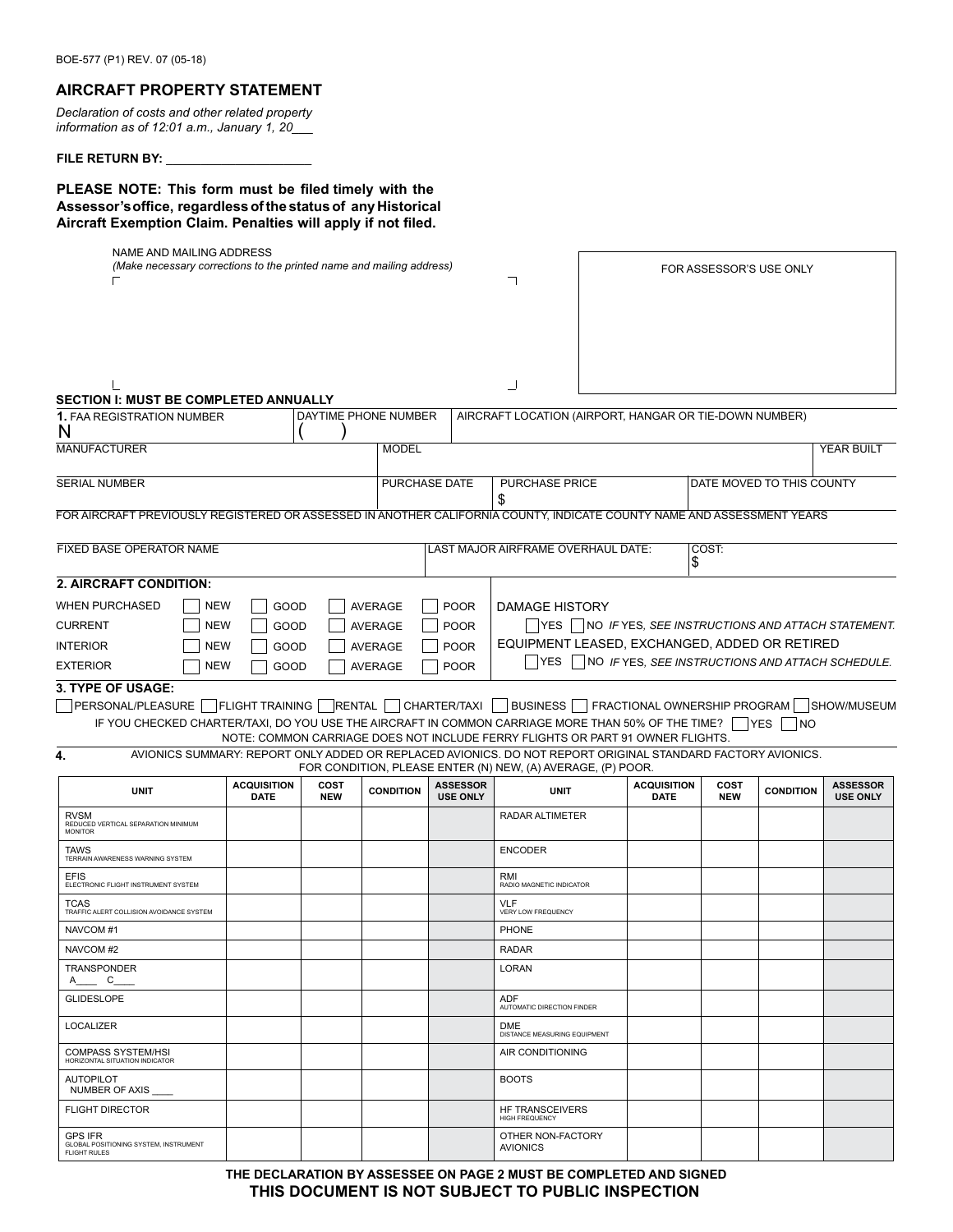| 5.                              | ENGINE(S)                                                                                                                                                                                                                                     | SINGLE<br>LEFT                                                   |           | <b>RIGHT</b>      |                         |  | <b>6. TOTAL AIRFRAME HOURS:</b>   |                                                                                                                                                                                                                                                                                                                                                                                                                                                                                                                                                                                                                      |                                        |  |  |
|---------------------------------|-----------------------------------------------------------------------------------------------------------------------------------------------------------------------------------------------------------------------------------------------|------------------------------------------------------------------|-----------|-------------------|-------------------------|--|-----------------------------------|----------------------------------------------------------------------------------------------------------------------------------------------------------------------------------------------------------------------------------------------------------------------------------------------------------------------------------------------------------------------------------------------------------------------------------------------------------------------------------------------------------------------------------------------------------------------------------------------------------------------|----------------------------------------|--|--|
|                                 | MAKE                                                                                                                                                                                                                                          |                                                                  |           |                   |                         |  |                                   |                                                                                                                                                                                                                                                                                                                                                                                                                                                                                                                                                                                                                      |                                        |  |  |
|                                 | <b>MODEL</b>                                                                                                                                                                                                                                  |                                                                  |           |                   |                         |  |                                   |                                                                                                                                                                                                                                                                                                                                                                                                                                                                                                                                                                                                                      |                                        |  |  |
|                                 | YEAR OF MANUFACTURE                                                                                                                                                                                                                           |                                                                  |           |                   |                         |  |                                   | FOR HELICOPTERS - HOURS SINCE MAJOR OVERHAUL:                                                                                                                                                                                                                                                                                                                                                                                                                                                                                                                                                                        |                                        |  |  |
|                                 | <b>HORSEPOWER</b>                                                                                                                                                                                                                             |                                                                  |           |                   |                         |  | <b>ENGINE</b>                     | <b>MAIN ROTOR</b>                                                                                                                                                                                                                                                                                                                                                                                                                                                                                                                                                                                                    | <b>MAIN ROTOR</b>                      |  |  |
|                                 | <b>HOURS SINCE NEW</b>                                                                                                                                                                                                                        |                                                                  |           |                   |                         |  |                                   | <b>BLADES</b>                                                                                                                                                                                                                                                                                                                                                                                                                                                                                                                                                                                                        | <b>HEAD ASSEMBLY</b>                   |  |  |
|                                 | HOURS SINCE MAJOR OVERHAUL                                                                                                                                                                                                                    |                                                                  |           |                   |                         |  | MAST                              | <b>MAST</b><br>TRANSMISSION                                                                                                                                                                                                                                                                                                                                                                                                                                                                                                                                                                                          | <b>TAIL ROTOR</b><br><b>DRIVESHAFT</b> |  |  |
|                                 | TIME BETWEEN OVERHAULS (TBO)                                                                                                                                                                                                                  |                                                                  |           |                   |                         |  | <b>TAIL ROTOR</b>                 | TAIL ROTOR HUB                                                                                                                                                                                                                                                                                                                                                                                                                                                                                                                                                                                                       | <b>TAIL ROTOR</b>                      |  |  |
|                                 | <b>HOURS SINCE MIDLIFE</b>                                                                                                                                                                                                                    |                                                                  |           |                   |                         |  | <b>GEARBOX</b>                    | <b>ASSEMBLY</b>                                                                                                                                                                                                                                                                                                                                                                                                                                                                                                                                                                                                      | <b>BLADES</b>                          |  |  |
|                                 | DATE OF MAJOR OVERHAUL                                                                                                                                                                                                                        |                                                                  |           |                   |                         |  | <b>SERVOS</b>                     | <b>MISCELLANEOUS</b>                                                                                                                                                                                                                                                                                                                                                                                                                                                                                                                                                                                                 |                                        |  |  |
|                                 | DATE OF LANDING GEAR OVERHAUL                                                                                                                                                                                                                 |                                                                  |           |                   |                         |  |                                   |                                                                                                                                                                                                                                                                                                                                                                                                                                                                                                                                                                                                                      |                                        |  |  |
|                                 | ENGINE MAINTENANCE SERVICE PROGRAM:   YES<br>NAME OF PROGRAM:<br>FOR HOMEBUILT, KIT, OR EXPERIMENTAL AIRCRAFT, ENTER EXACT DATE OF FIRST FLIGHT:<br>SECTION II: COMPLETE IF FIRST TIME FILING OR IF ANY CHANGES WITHIN THE LAST CALENDAR YEAR |                                                                  | <b>NO</b> |                   |                         |  |                                   | ENROLLMENT DATE: NAMEL AND THE                                                                                                                                                                                                                                                                                                                                                                                                                                                                                                                                                                                       |                                        |  |  |
|                                 | NAME AND ADDRESS OF OWNER IF DIFFERENT FROM FAA REGISTERED OWNER                                                                                                                                                                              |                                                                  |           |                   |                         |  |                                   |                                                                                                                                                                                                                                                                                                                                                                                                                                                                                                                                                                                                                      |                                        |  |  |
| <b>NAME</b>                     |                                                                                                                                                                                                                                               |                                                                  |           | ADDRESS           |                         |  |                                   |                                                                                                                                                                                                                                                                                                                                                                                                                                                                                                                                                                                                                      |                                        |  |  |
| <b>CITY</b>                     |                                                                                                                                                                                                                                               |                                                                  |           |                   |                         |  | STATE   ZIP CODE                  | <b>COUNTY</b>                                                                                                                                                                                                                                                                                                                                                                                                                                                                                                                                                                                                        |                                        |  |  |
|                                 | IF AIRCRAFT WAS SOLD, ATTACH A COMPLETE COPY OF THE SALES CONTRACT                                                                                                                                                                            |                                                                  |           |                   |                         |  |                                   |                                                                                                                                                                                                                                                                                                                                                                                                                                                                                                                                                                                                                      |                                        |  |  |
|                                 | <b>IF SOLD OR DONATED: IDATE OF SALE</b>                                                                                                                                                                                                      |                                                                  |           | <b>SALE PRICE</b> |                         |  |                                   |                                                                                                                                                                                                                                                                                                                                                                                                                                                                                                                                                                                                                      |                                        |  |  |
|                                 |                                                                                                                                                                                                                                               |                                                                  |           | \$                |                         |  |                                   |                                                                                                                                                                                                                                                                                                                                                                                                                                                                                                                                                                                                                      |                                        |  |  |
|                                 | <b>NEW OWNER NAME</b>                                                                                                                                                                                                                         |                                                                  |           | <b>ADDRESS</b>    |                         |  |                                   |                                                                                                                                                                                                                                                                                                                                                                                                                                                                                                                                                                                                                      |                                        |  |  |
| <b>CITY</b>                     |                                                                                                                                                                                                                                               |                                                                  |           |                   |                         |  | STATE   ZIP CODE<br><b>COUNTY</b> |                                                                                                                                                                                                                                                                                                                                                                                                                                                                                                                                                                                                                      |                                        |  |  |
| IF.                             | <b>MOVED</b><br>JUNKED                                                                                                                                                                                                                        | PARTED<br>DESTROYED                                              |           | ABANDONED         |                         |  |                                   |                                                                                                                                                                                                                                                                                                                                                                                                                                                                                                                                                                                                                      |                                        |  |  |
|                                 |                                                                                                                                                                                                                                               |                                                                  |           |                   |                         |  |                                   | <b>COUNTY</b>                                                                                                                                                                                                                                                                                                                                                                                                                                                                                                                                                                                                        |                                        |  |  |
| NEW LOCATION (IF MOVED)<br>DATE |                                                                                                                                                                                                                                               |                                                                  |           |                   |                         |  |                                   |                                                                                                                                                                                                                                                                                                                                                                                                                                                                                                                                                                                                                      |                                        |  |  |
|                                 | <b>EXPLANATION</b>                                                                                                                                                                                                                            |                                                                  |           |                   |                         |  |                                   |                                                                                                                                                                                                                                                                                                                                                                                                                                                                                                                                                                                                                      |                                        |  |  |
|                                 | AIRCRAFT NOT HABITUALLY BASED IN THIS COUNTY                                                                                                                                                                                                  |                                                                  |           |                   |                         |  |                                   |                                                                                                                                                                                                                                                                                                                                                                                                                                                                                                                                                                                                                      |                                        |  |  |
|                                 | AIRPORT/FBO WHERE NORMALLY KEPT                                                                                                                                                                                                               |                                                                  |           |                   |                         |  |                                   | HANGAR/TIE-DOWN NO.                                                                                                                                                                                                                                                                                                                                                                                                                                                                                                                                                                                                  |                                        |  |  |
| <b>CITY</b>                     |                                                                                                                                                                                                                                               |                                                                  |           |                   |                         |  | STATE   ZIP CODE                  |                                                                                                                                                                                                                                                                                                                                                                                                                                                                                                                                                                                                                      |                                        |  |  |
|                                 | CHECK REASON AIRCRAFT IS OR WAS IN THIS COUNTY:                                                                                                                                                                                               |                                                                  | REPAIRS   |                   | <b>FOR SALE</b>         |  | IN TRANSIT TO:                    |                                                                                                                                                                                                                                                                                                                                                                                                                                                                                                                                                                                                                      |                                        |  |  |
|                                 |                                                                                                                                                                                                                                               |                                                                  |           |                   |                         |  | OTHER:                            |                                                                                                                                                                                                                                                                                                                                                                                                                                                                                                                                                                                                                      |                                        |  |  |
|                                 | ATTACH STATEMENT REGARDING ANY ADDITIONAL INFORMATION YOU FEEL WOULD ASSIST US IN VALUING YOUR AIRCRAFT.                                                                                                                                      | IF OWNERSHIP TYPE IS LLC, PLEASE ATTACH A LIST OF MEMBERS NAMES. |           |                   |                         |  |                                   |                                                                                                                                                                                                                                                                                                                                                                                                                                                                                                                                                                                                                      |                                        |  |  |
|                                 | OWNERSHIP TYPE (☑)<br>Proprietorship<br>Partnership<br>Corporation<br>Other                                                                                                                                                                   |                                                                  |           |                   |                         |  | <b>DECLARATION BY ASSESSEE</b>    | Note: The following declaration must be completed and signed. If you do not do so, it may result in penalties.<br>I certify (or declare) under penalty of perjury under the laws of the State of California that I have examined this property<br>statement, including accompanying schedules, statements or other attachments, and to the best of my knowledge and belief it<br>is true, correct, and complete and includes all property required to be reported which is owned, claimed, possessed, controlled,<br>or managed by the person named as the assessee in this statement at 12:01 a.m. on January 1, 20 |                                        |  |  |
|                                 | SIGNATURE OF ASSESSEE OR AUTHORIZED AGENT*                                                                                                                                                                                                    |                                                                  |           |                   |                         |  |                                   | <b>DATE</b>                                                                                                                                                                                                                                                                                                                                                                                                                                                                                                                                                                                                          |                                        |  |  |
|                                 |                                                                                                                                                                                                                                               |                                                                  |           |                   |                         |  |                                   |                                                                                                                                                                                                                                                                                                                                                                                                                                                                                                                                                                                                                      |                                        |  |  |
|                                 | NAME OF ASSESSEE OR AUTHORIZED AGENT* (typed or printed)                                                                                                                                                                                      |                                                                  |           |                   |                         |  |                                   | <b>TITLE</b>                                                                                                                                                                                                                                                                                                                                                                                                                                                                                                                                                                                                         |                                        |  |  |
|                                 | NAME OF LEGAL ENTITY (other than DBA) (typed or printed)                                                                                                                                                                                      |                                                                  |           |                   |                         |  |                                   | FEDERAL EMPLOYER ID NUMBER                                                                                                                                                                                                                                                                                                                                                                                                                                                                                                                                                                                           |                                        |  |  |
|                                 | PREPARER'S NAME AND ADDRESS (typed or printed)                                                                                                                                                                                                |                                                                  |           |                   | <b>TELEPHONE NUMBER</b> |  |                                   | <b>TITLE</b>                                                                                                                                                                                                                                                                                                                                                                                                                                                                                                                                                                                                         |                                        |  |  |
|                                 | <b>E-MAIL ADDRESS</b>                                                                                                                                                                                                                         |                                                                  |           |                   |                         |  |                                   |                                                                                                                                                                                                                                                                                                                                                                                                                                                                                                                                                                                                                      |                                        |  |  |